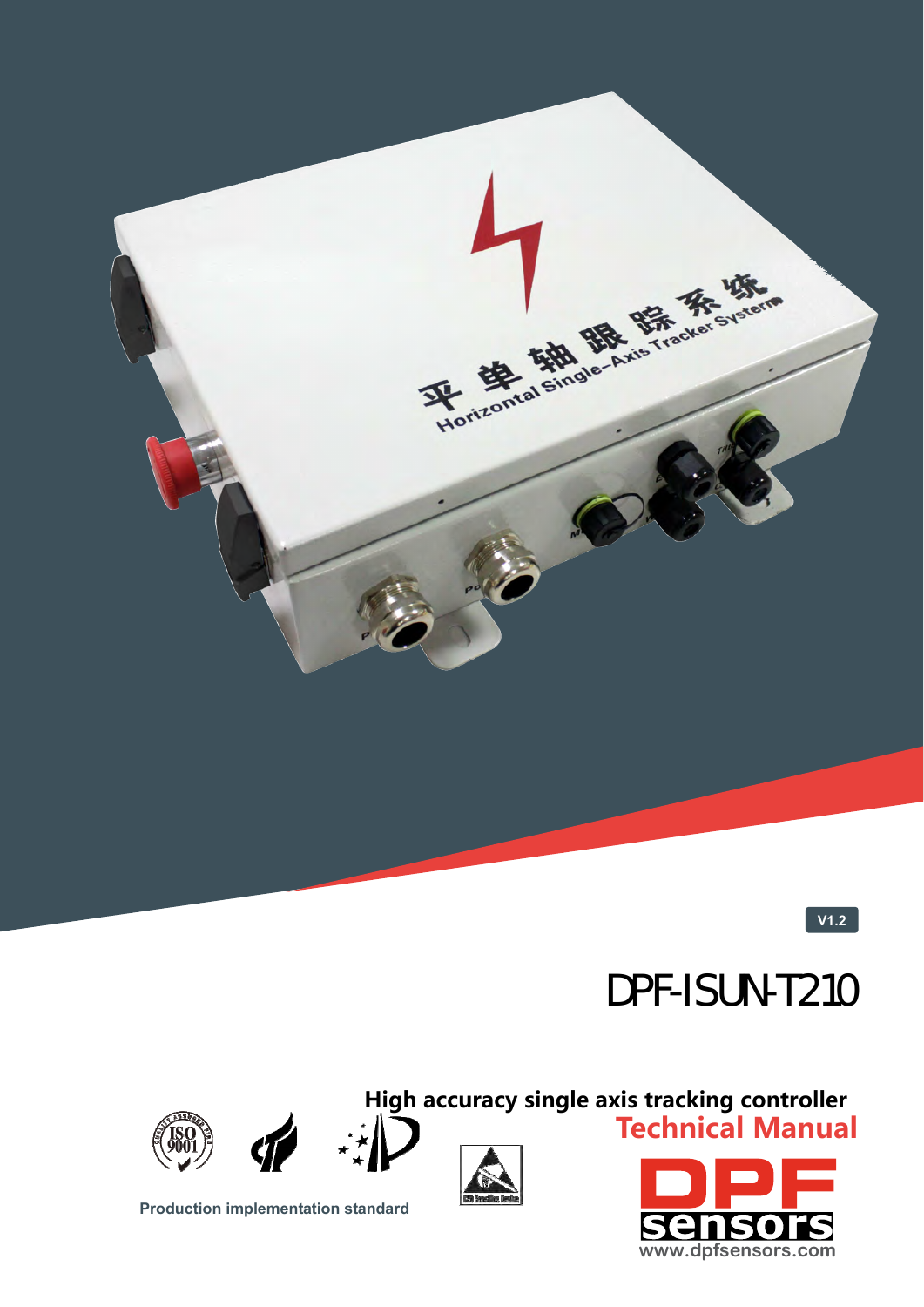- Enterprise quality system standards: ISO9001: 2008 standard (certification number: 128101)
- CE certification: ATSZAWW190701002
- Angle tracking sensor production standard: GB/T 191 SJ 20873-2003 general specification
- Angle tracking measurement standard: JJF1119-2004 electronic level calibration specification
- Software development reference standard: GJB 2786A-2009 General requirements for military software development
- Product environmental testing standard: GJB150
- Electromagnetic anti-interference test standard: GB/T 17626
- Revised date:2019-05-28
- Note: Product functions, parameters, appearance, etc. will be adjusted with the upgrade of the technology. Please contact the pre-sales business of the company for confirmation when purchasing.



#### $\boldsymbol{\Lambda}$ **Product Introduce**

The tracker controller developed by the DPF can calculates automatically the trajectory of the sun, the azimuth and elevation angle of the site at any time with the value of the local longitude, latitude and time. During the tracking, the system sends commands automatically according to the tracking range to control the operation of the electric actuator. The tracking angle is adjusted at intervals (usually about 5-10 minutes, which can guarantee sun tracking accuracy  $\langle 2^{\circ}$  in the full-weather and full temperature  $\langle 2^{\circ} \rangle$  to make the PV component face to the sun vertically all the time.

Under the harsh weather, the host computer informs the control system that there is wind, and issues a command to control system, then the control system commands the motor and the bracket reacts accordingly to avoid. When the sun is low, in order to avoid the shadow of the bracket, the system would enter the anti-shadow tracking phase.

The entire control process is fully automated and requires no man intervention (under "AUTO" mode).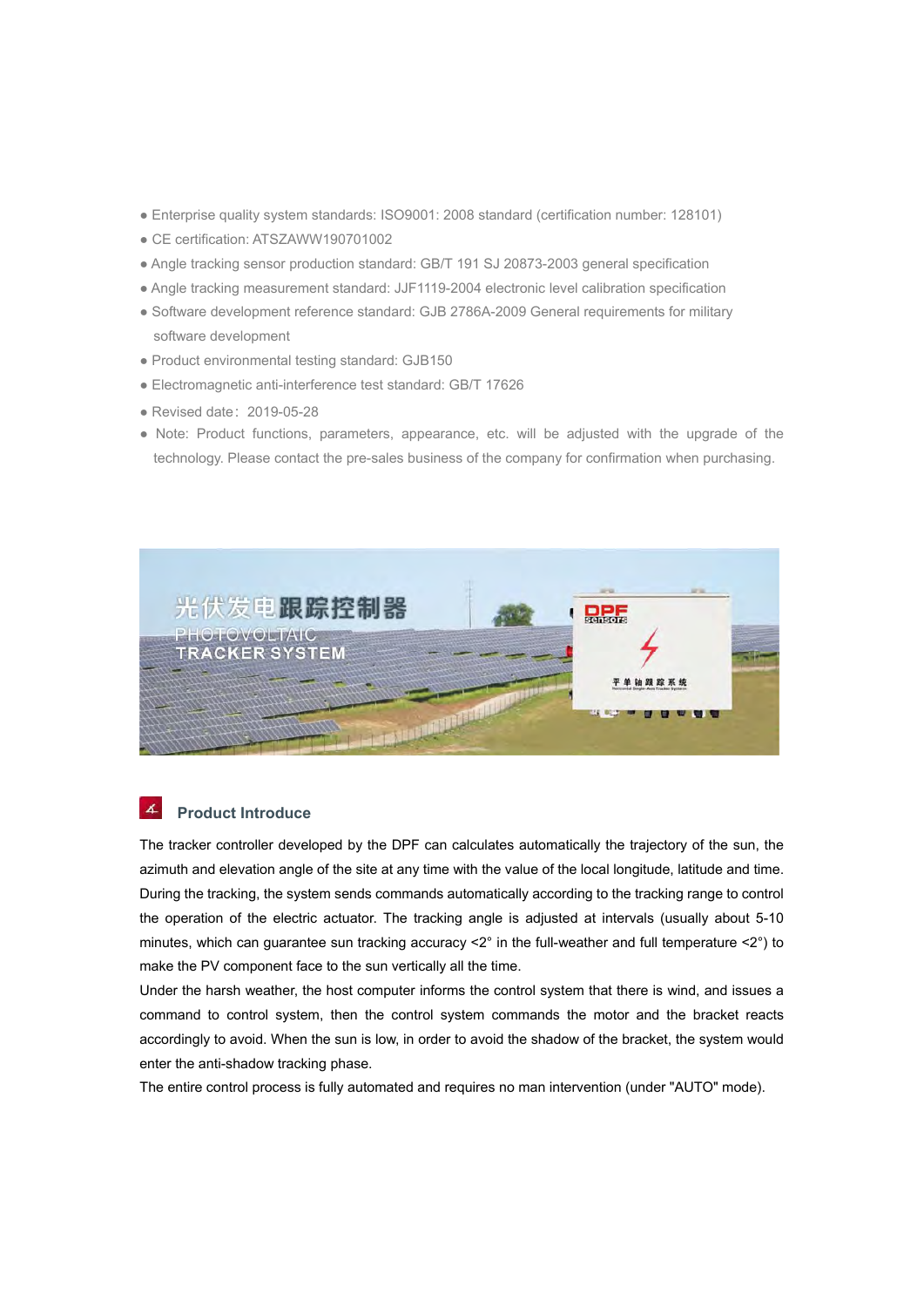## *A* Product features

- $\triangleright$  Half-tooth rotation is safer, no need to worry the overrun, easy to maintain;
- $\triangleright$  Adaptable to various component installations, especially double-sided components and double-glass components, unobstructed;
- $\triangleright$  Single row is flexible, adapting to the irregularly terrain;
- $\triangleright$  Good terrain adaptability, there is no terrain requirement for east to west, and terrain with slope less than 10° from north-south can be installed;
- $\triangleright$  With shadow avoidance function, it can greatly extend the illumination time and increase the system power generation;
- $\triangleright$  The power consumption is little, daily power consumption is less than 0.5KWh;
- $\triangleright$  With function of wind protection and automatic snow removal to ensure system safety;
- $\triangleright$  With heavy rain cleaning mode, which can use rainwater to clean components and reduce operation and maintenance costs;
- $\triangleright$  Single-row drive control, cost-effective, and easier maintenance;
- $\triangleright$  Soft limit protection, hard limit protection, overcurrent overload protection, safer;
- $\triangleright$  With 32-bit high-performance MCU.

#### **Order information**

ISUN-T210-200 DC controller, 1 controller equip 1 tilt sensor, RS485 wire control, 200W driving power ISUN-W210-300 DC controller, 1 controller equip 1 tilt sensor, Zigbee wireless control, 300W driving power

#### **▶ Performance parameter**

| <b>Technical index</b>               |                                                                        | Function and configuration         |                                                              |
|--------------------------------------|------------------------------------------------------------------------|------------------------------------|--------------------------------------------------------------|
| bracket type                         | Horizontal single axis                                                 | <b>Tracking type</b>               | Active tracking, closed<br>loop control                      |
| Driving power                        | 200W Optional                                                          | data acquisition                   | Wired (RS485) optional                                       |
|                                      | 300W Optional                                                          |                                    | wireless (ZigBee)<br>optional                                |
| Controller power<br>supply           | AC 110/220                                                             | Passage number of<br>driving motor | 1                                                            |
| Motherboard operating<br>voltage     | <b>DC 24V</b>                                                          | Control core                       | MCU (32-bit<br>microcontroller)                              |
| Single set<br>capacity(kW/set)       | 81~97.2KW                                                              | Tracking angle                     | $\leq$ ±45° $\sim$ ±60° optional                             |
| power consumption                    | $0.06$ KW/H/天                                                          | Tracking accuracy                  | $\leq$ +2° (Full temperature)                                |
| Power supply<br>requirements         | L +N (Two-phase input)                                                 | Night reset protection             | yes (flattened)                                              |
| East-west, south-north<br>array size | According to location,<br>component<br>specifications                  | Rotary limit protection            | yes (Soft limit and hard<br>limit, overcurrent,<br>overload) |
| Applicable component<br>type         | Polycrystalline, single<br>crystal, thin film,<br>double sided, double | Anti-shadow function               | Yes                                                          |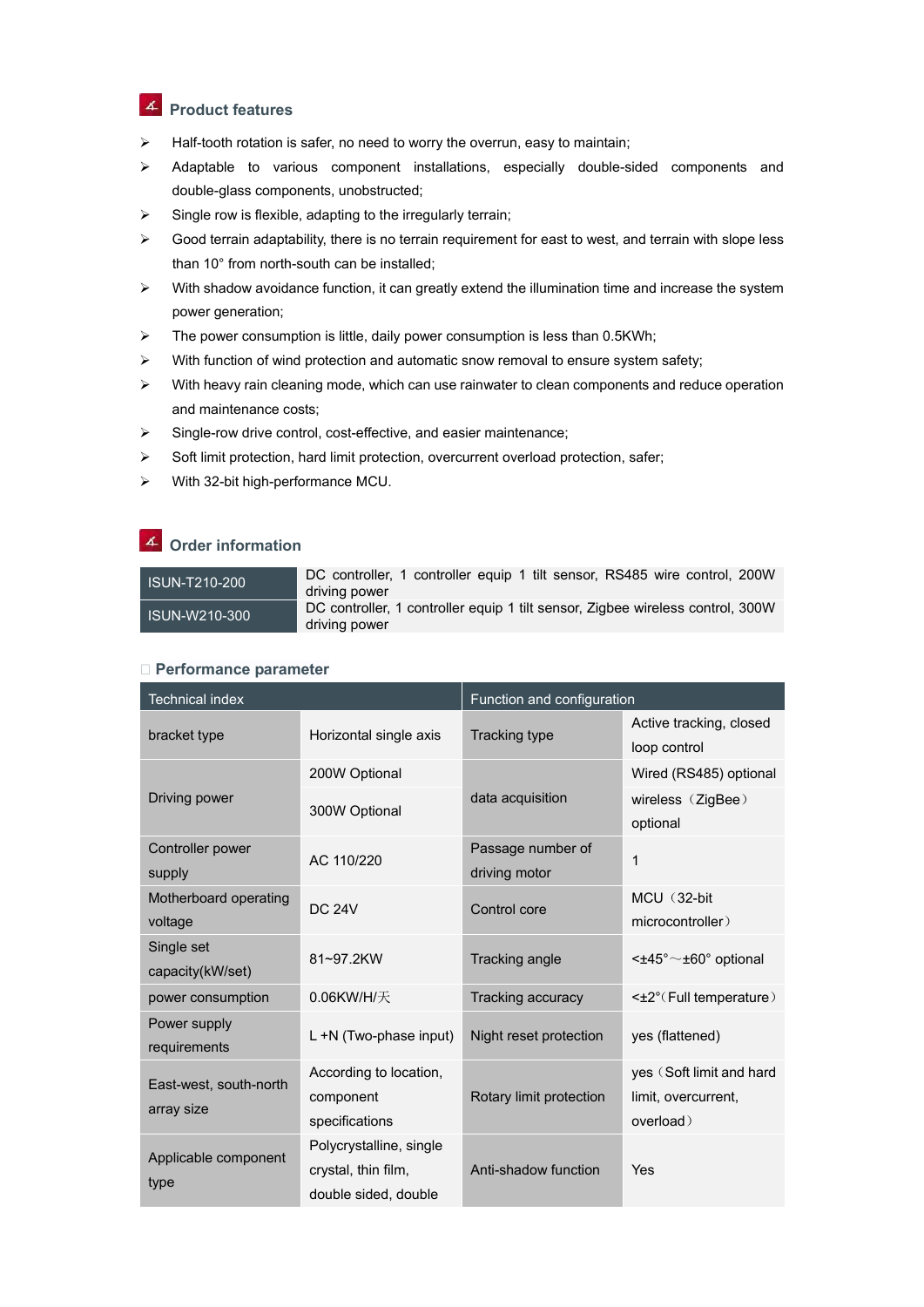|                         | glass                                                                                                                                                     |                                 |                                     |
|-------------------------|-----------------------------------------------------------------------------------------------------------------------------------------------------------|---------------------------------|-------------------------------------|
| Covering area           | 24 acres /MW                                                                                                                                              | Rain cleaning mode              | Yes                                 |
| Working wind speed      | $<$ 10m/s                                                                                                                                                 | Snow mode                       | yes (Close to the<br>maximum angle) |
| Survival wind speed     | $40m$ /s                                                                                                                                                  | Motor parameters                | 24VDC / 300W                        |
| Tracking accuracy       | 2 degree                                                                                                                                                  | Wireless/wired<br>communication | Zigbee Technology<br>/RS485         |
| Component array         | Single line 90 pieces                                                                                                                                     | Working temperature             | $-30^\circ - 70^\circ$              |
| Material                | Q235B、Q345B<br>(Hot dip galvanizing)                                                                                                                      | Gale protection                 | Yes                                 |
| weight                  | $8kg$<br>(Hot dip galvanizing)                                                                                                                            | Automatic tracking<br>mode      | Yes                                 |
| <b>Protection grade</b> | IP65(It can completely<br>block dust, dust can't<br>enter at 20 mA, and it<br>will not cause damage<br>to equipment by<br>spraying water on any<br>part.) | Manual tracking mode            | Yes                                 |



## **Dimensions**

### **1 controller equip 1 tilt sensor type**



Product Size:340\*360\*100mm Installation size:200\*310mm Mounting screws:M12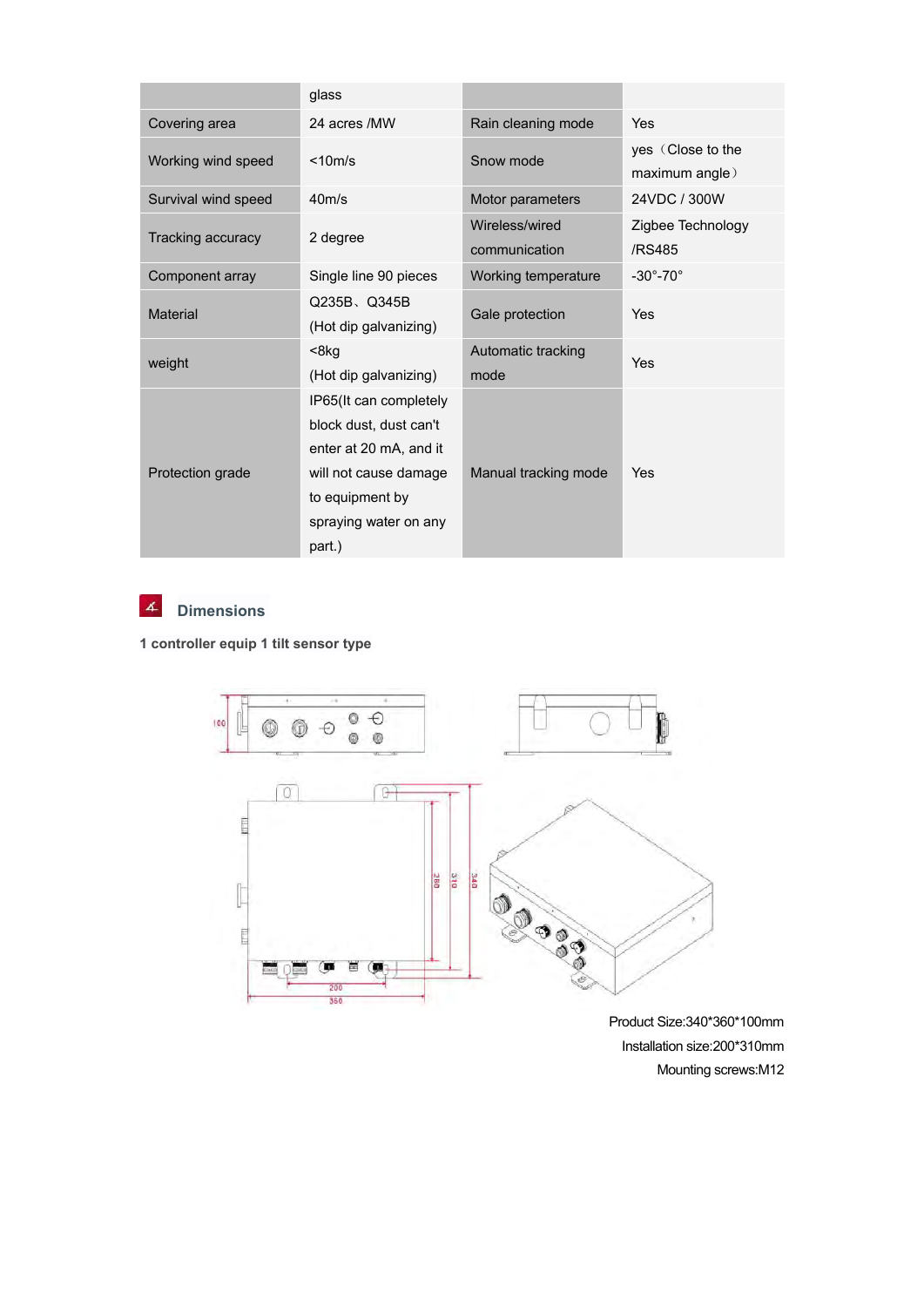#### **controller equip 3 tilt sensor**



Product Size:340\*360\*100mm Installation size:200\*310mm Mounting screws:M12

### **Schematic diagram**

The single-axis tracking bracket is lined from north to south, and tracks sun from east to west. According to the astronomical algorithm, the motor drives the bracket to make the panel track the sunlight, the sunlight is irradiated on the surface of the photovoltaic module as much as possible, thereby improving power generation.

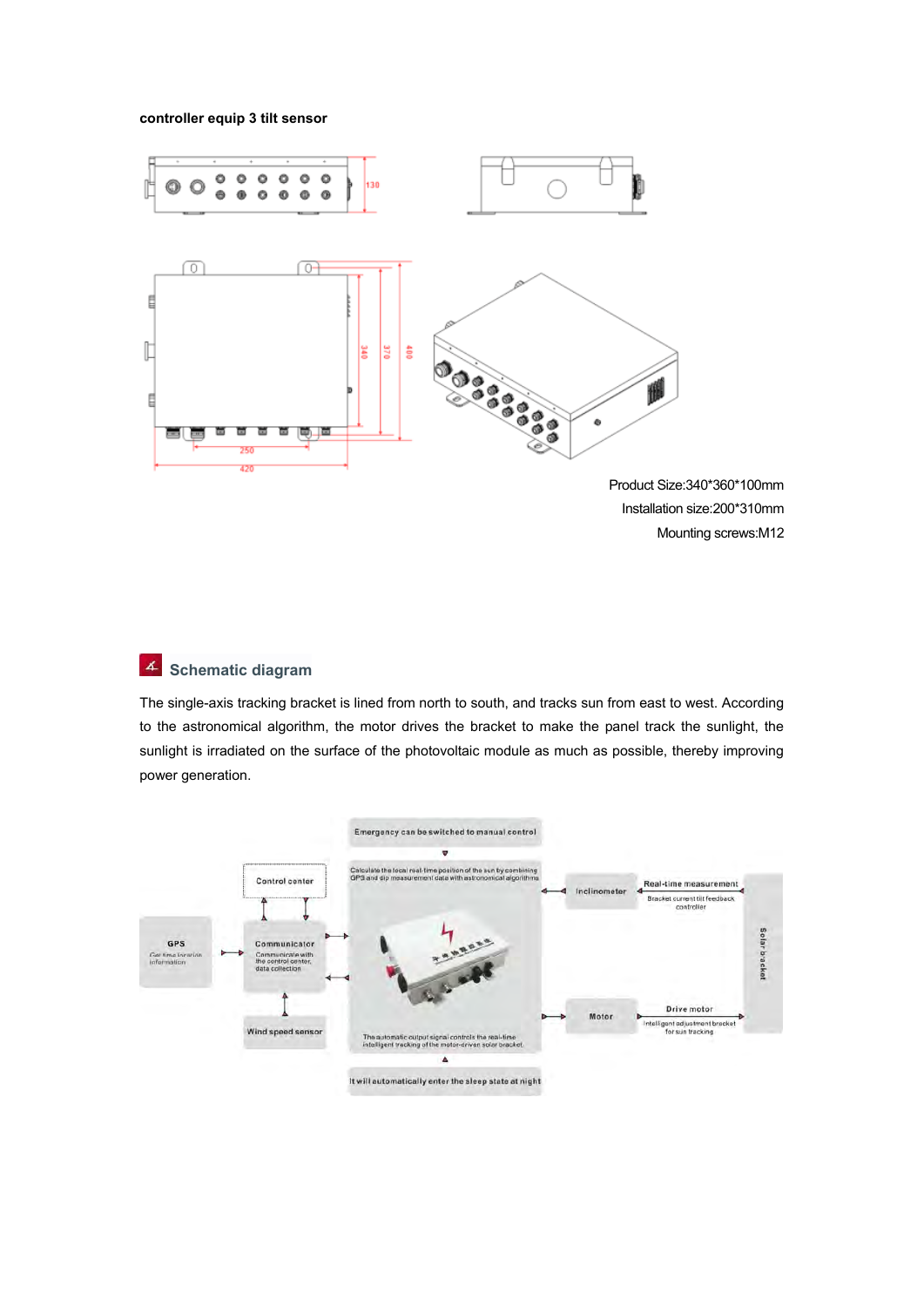## **Electrical diagram**

The tracker system is divided into three parts: the sensor part, the control box part and the asynchronous motor part. The control box receives and judges the signals from tilt sensor through program calculation to control the rotation of the motor, Achieving the purpose of tracking the sun. The internal components of the tracker control box are as follows:

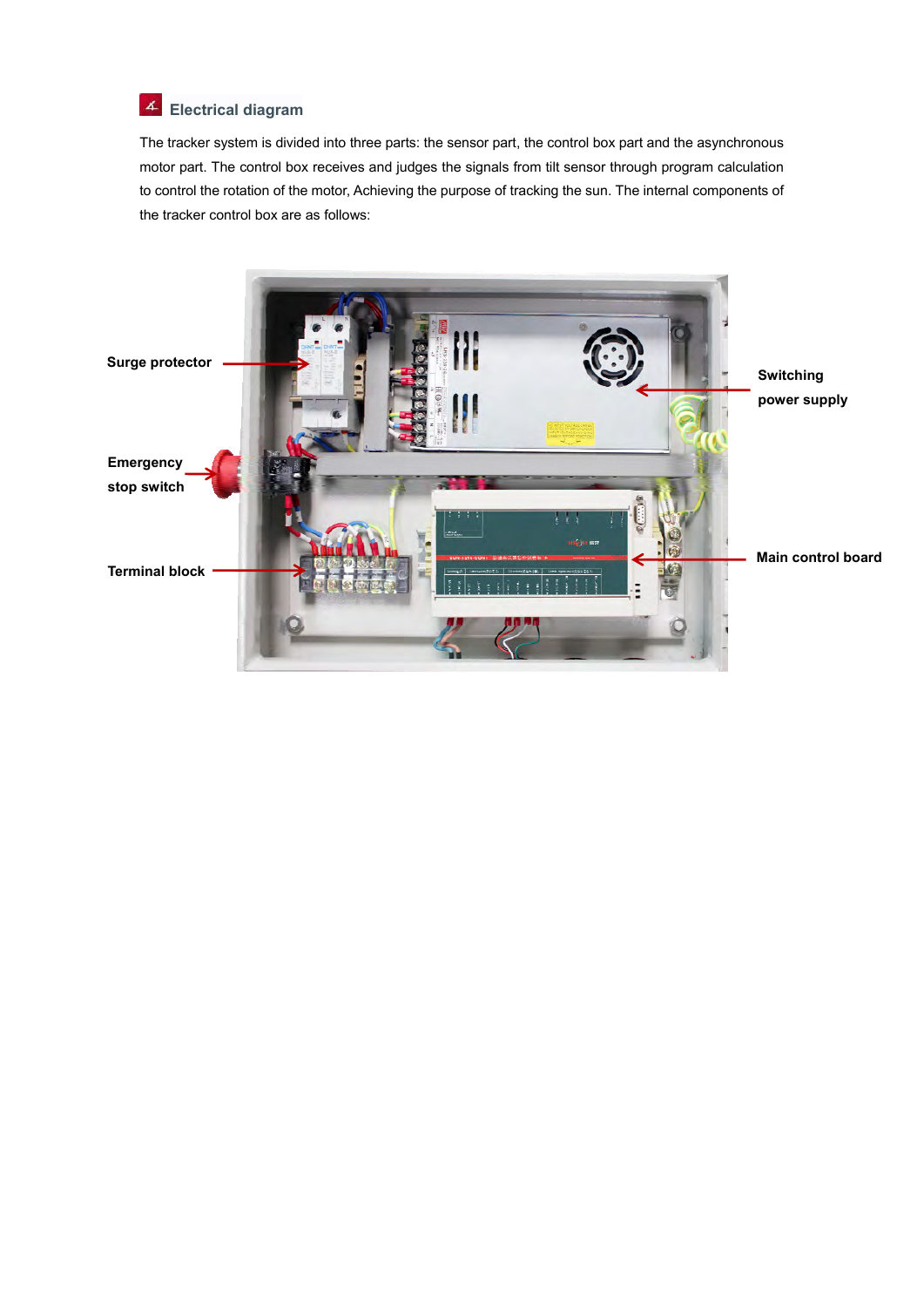Wiring definition

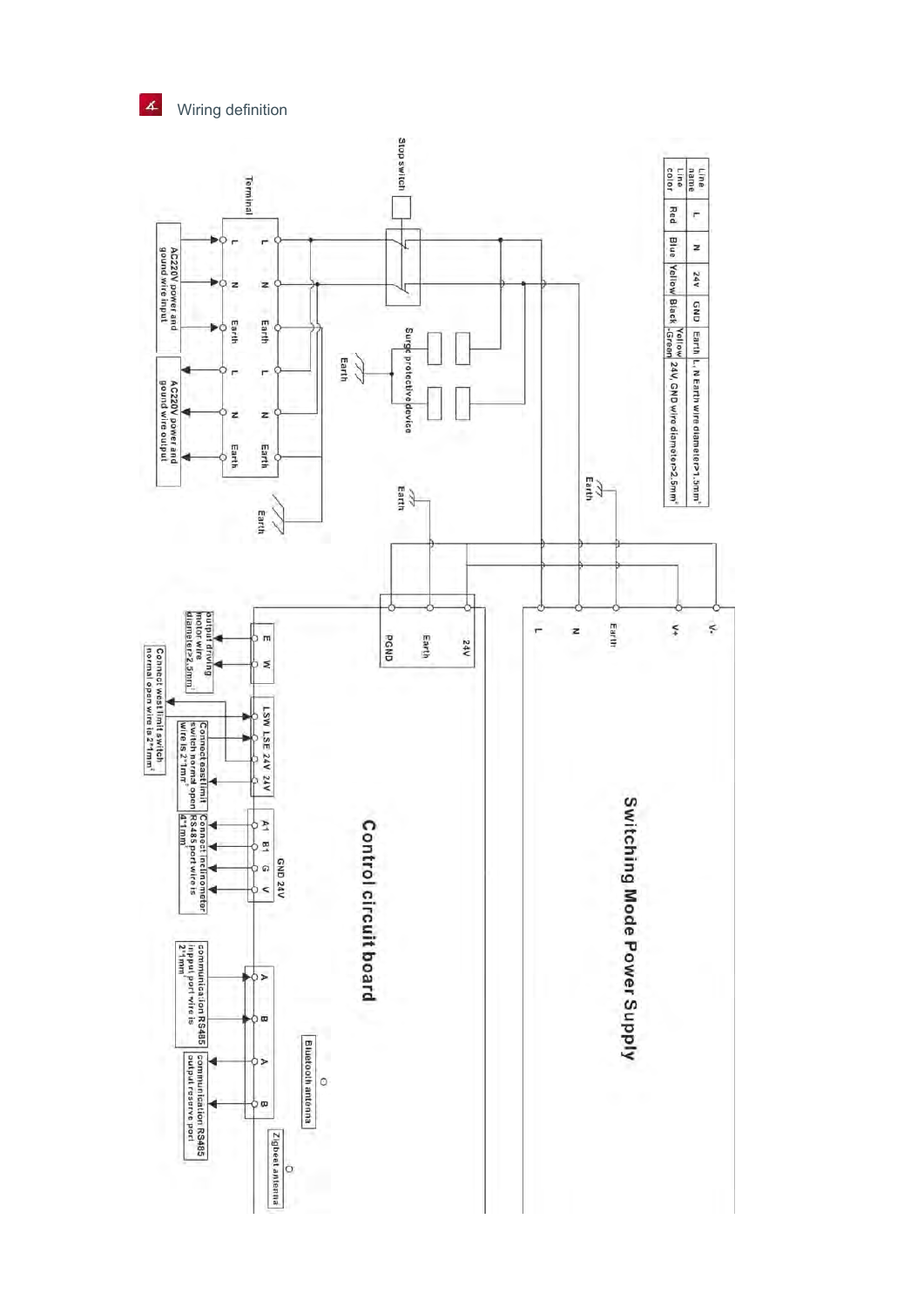# **Schematic diagram of tracking mode**





At noon

In the afternoon

In the evening